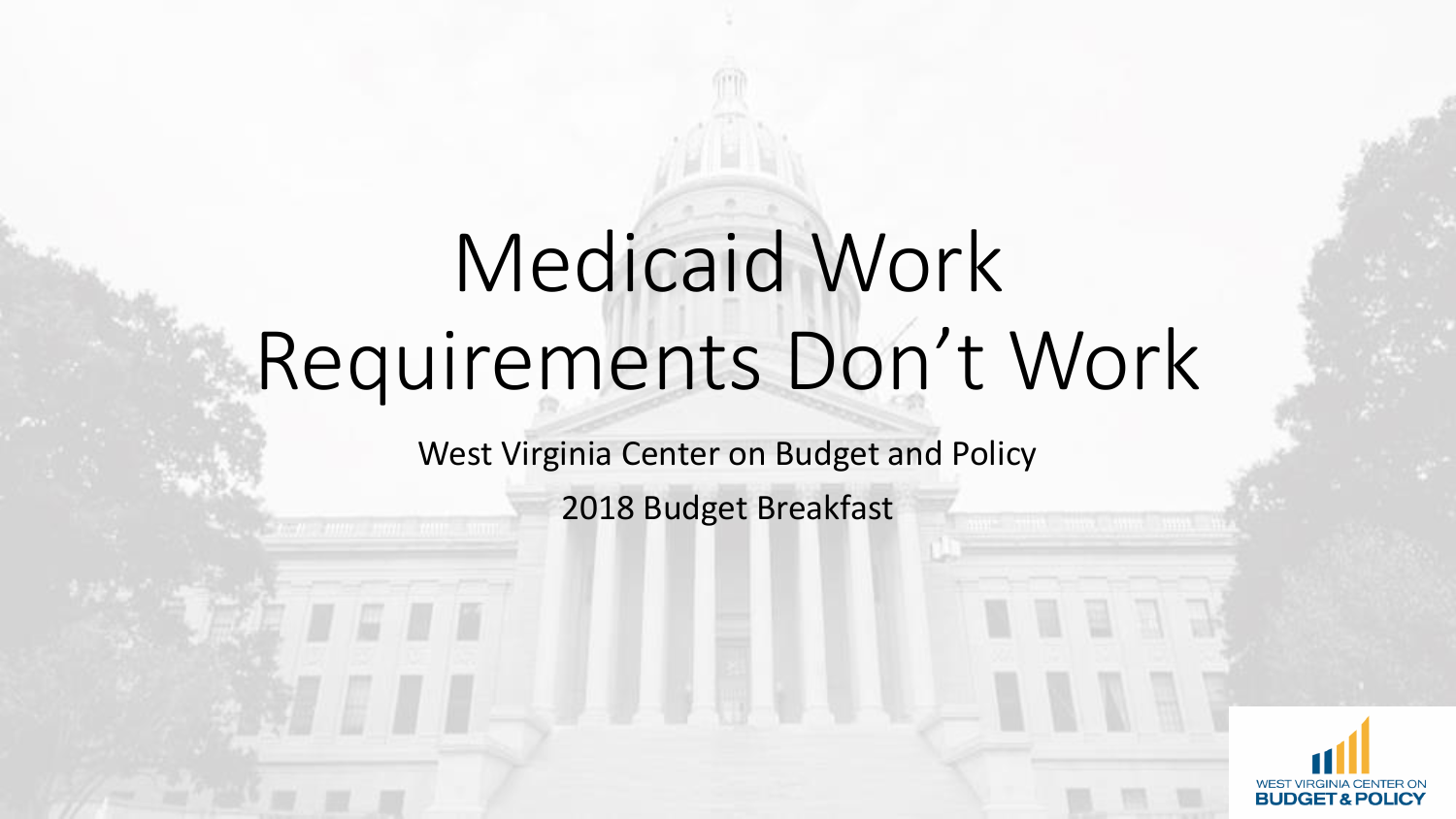## **West Virginia has made significant progress under the Affordable Care Act**

Number of Uninsured West Virginians (thousands)



**BUDGET&POLICY**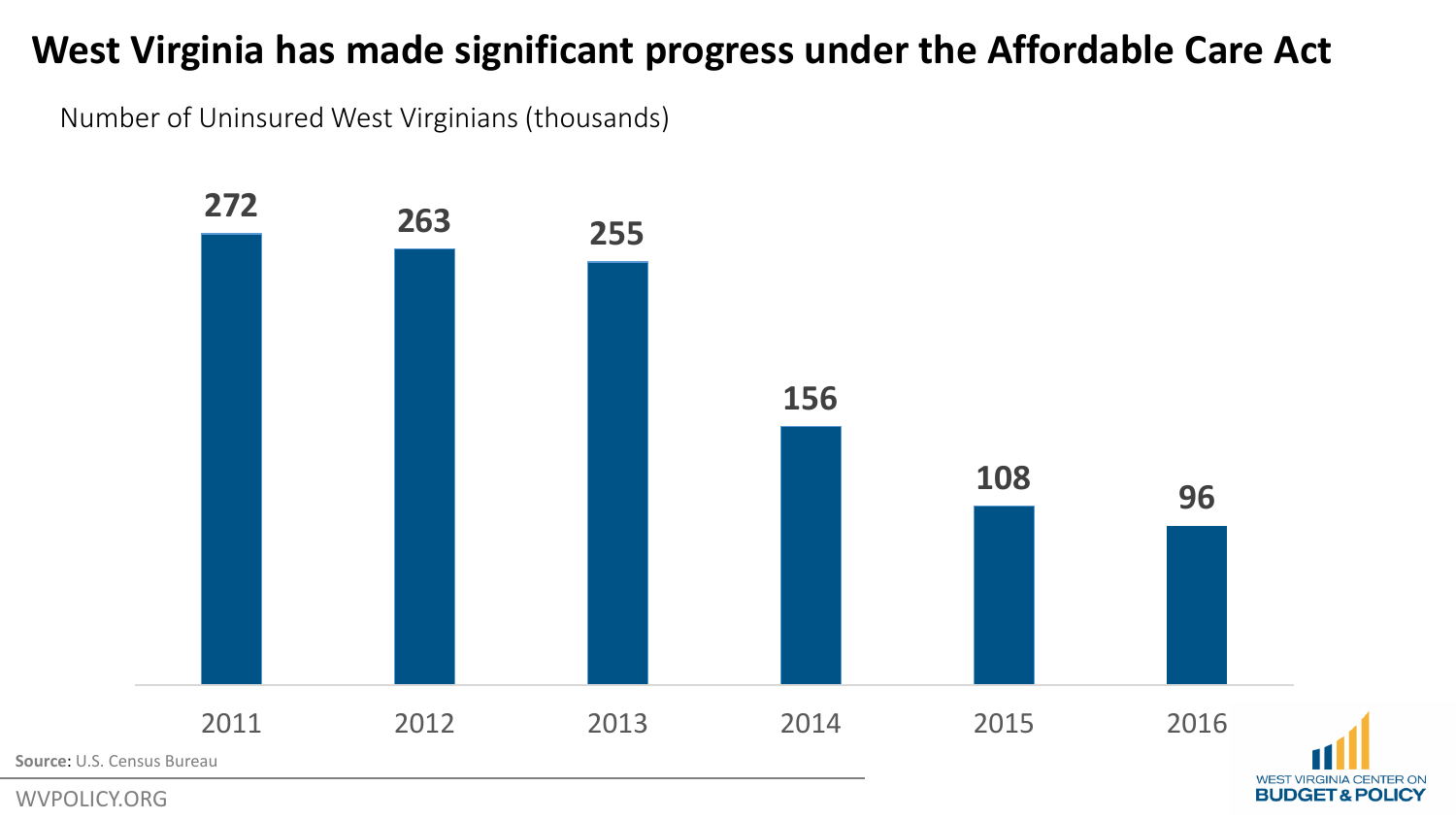### **Medicaid Expansion Has Helped Grow Health Care Jobs in West Virginia**

Health Care and Social Assistance Jobs in West Virginia



**WEST VIRGIN** 

**BUDGET & POLICY** 

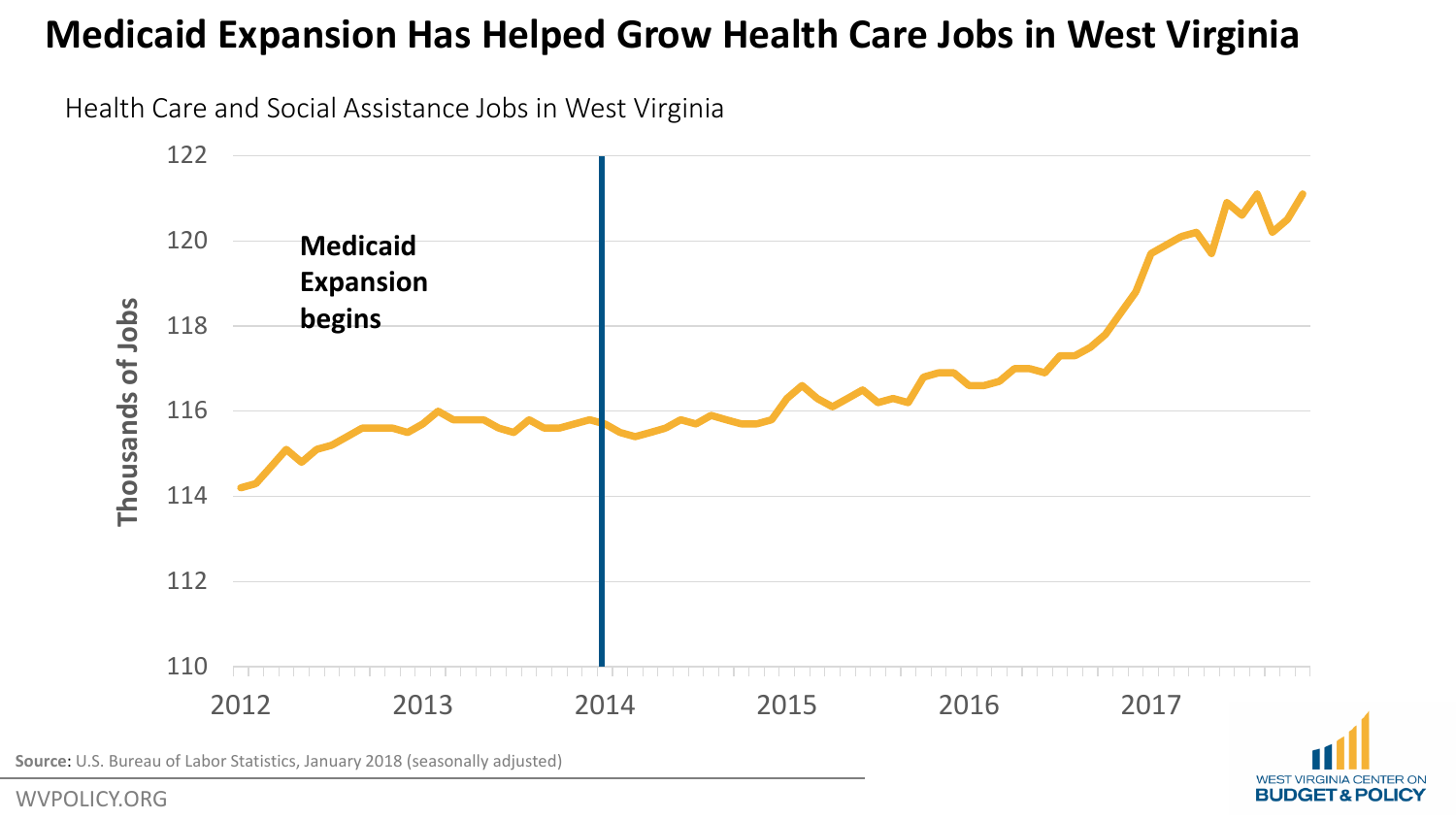# **More than two-thirds (68%) of non-disabled adults on Medicaid are in working families**

Total non-SSI adults ages 19-64 enrolled in Medicaid in West Virginia



#### Family Work Status **Camily Work Status** Own Work Status



**Source**: Kaiser Family Foundation analysis of March 2017 Current Population Survey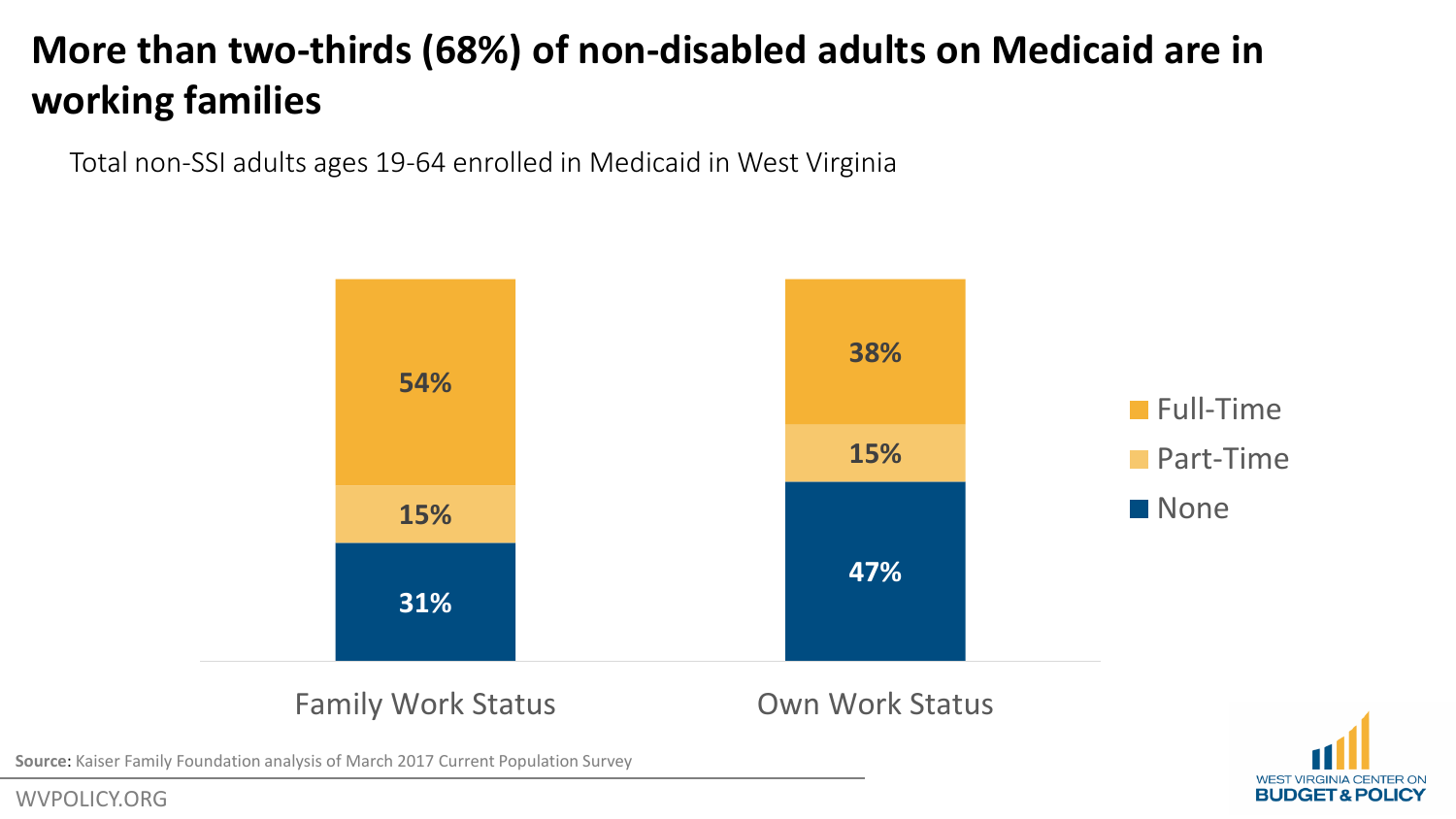# **Most Medicaid recipients who are not working are ill, disabled, or taking care of family**

Main reasons for not working among non-SSI, adults Medicaid recipients in WV, 2016





**Source**: WVCBP analysis of 2017 Annual Social and Economic Supplement of the Current Population Survey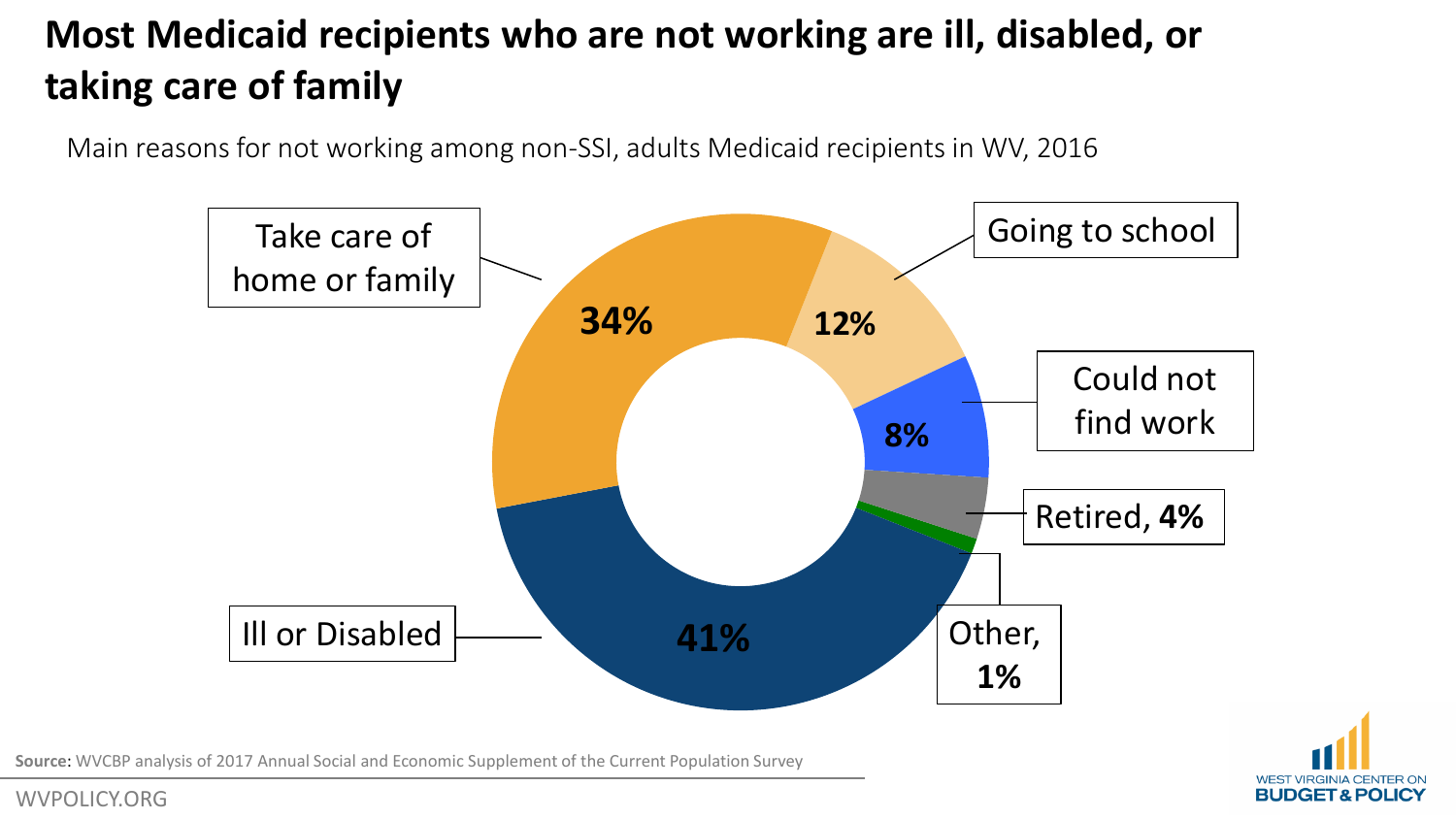# **Tens of Thousands of West Virginians Would Lose Medicaid Coverage Under a Work Requirement**

Total Adults Enrolled in Medicaid Expansion, Actual and Estimated Under a Work Requirement



Actual (January 2018) Under Work Requirement



**Source**: WVCBP analysis of WV DHHR data and Kentucky 1115 Medicaid Waiver Application